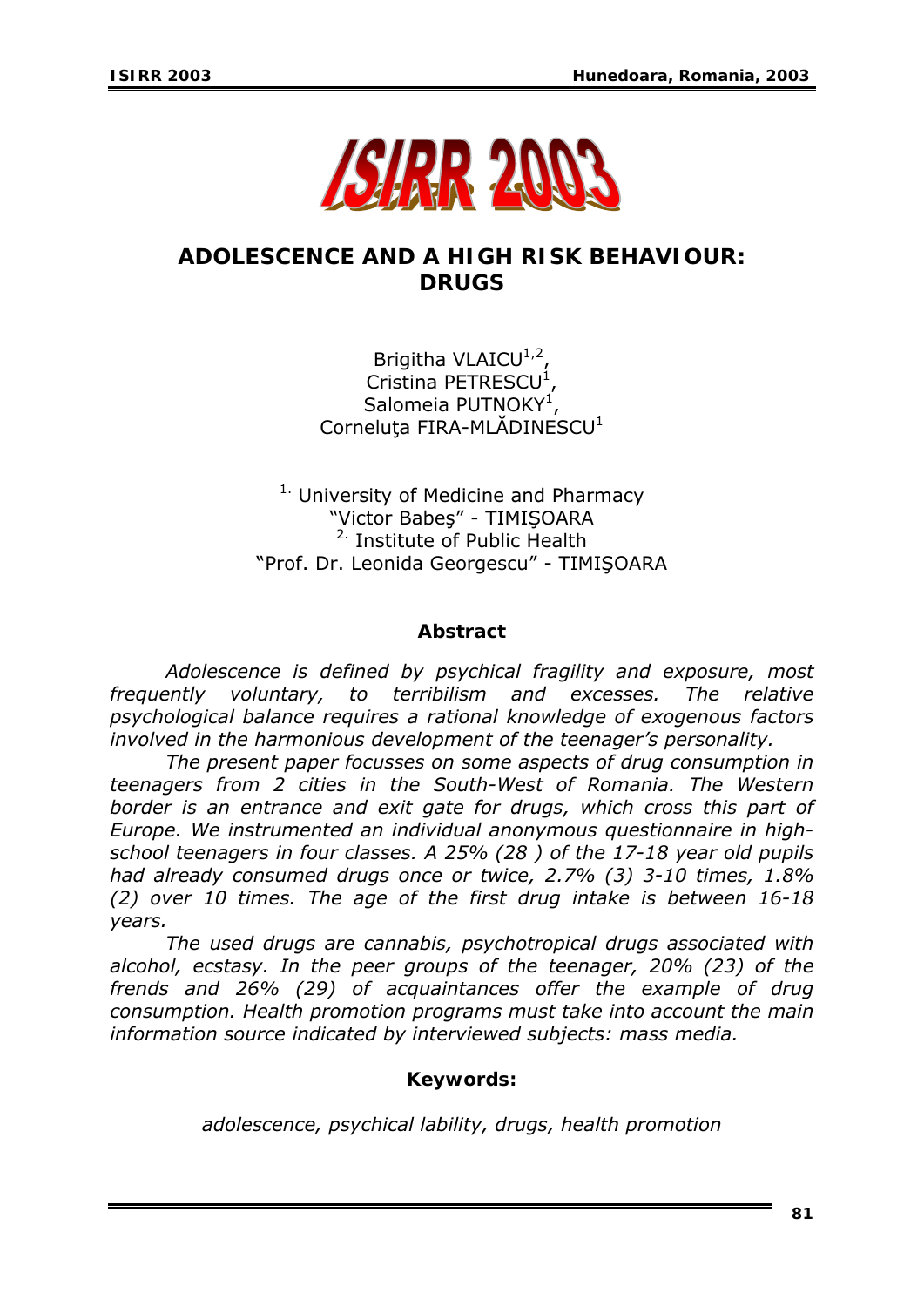### **1. Introduction**

Studies on drug consumption in teenagers from Romania (NP 8) show an increase of the number of consumers over the last years and with age. Toxicophiliacs create a frendly circle where the consumption is spread and a trend for abandoning the family and quitting school emerges. Due to the fact that drug consumption is illegal, users are involved in a network of delinquency and potential violence. Many youngsters use prostitution, crimes in order to aquire drugs.

Populational studies which offer information on drug consumption in teenagers are necessary for designing programs of health promotion in schools. The research which is the basis of the present paper is included in this context.

## **2. Methodology**

The descriptive epidemiological inquest based on anonimous questionaires included 112 teenagers aged between 17 and 18 years from 2 high school classes in Timişoara and Arad, respectively. The age groups and the two genders had a balanced repartition in this case study. The individual results were statistically processed.

## **3. Results and Discussions**

• The perception of the self-image in teenagers and causes that may lead to drugconsumption (Table 1, 2).

| How would you describe yourself?    | Number<br>of cases | Prevalence<br>$\%$ |
|-------------------------------------|--------------------|--------------------|
|                                     |                    |                    |
| good realtions with the environment | 35                 | 31.3               |
| happy                               | 15                 | 13.4               |
| nervous                             |                    | 3.6                |
| depressed                           |                    | 1.8                |
| agressive                           |                    | 6.3                |
| tired                               | g                  | 8.0                |
| euphorical                          |                    | 0.9                |
| sleepless                           | 26                 | 23.2               |

*Table 1. Perception of the self-image* 

 The positive perception of the self-image is present in 56.3% (63) of the teenagers, only 6.3% higher than the negative perception. The most important causes of self-discontency are insufficient sleep, tiredness, aggressively, nervosity.

Curiosity is the most frequently involved reason for drug consumption: 42.9% (48). It is followed, in decreasing order of prevalence, by the need of new experiences and even the offer of drugs in 17.8% (20), then peer group example in 13.4% (15).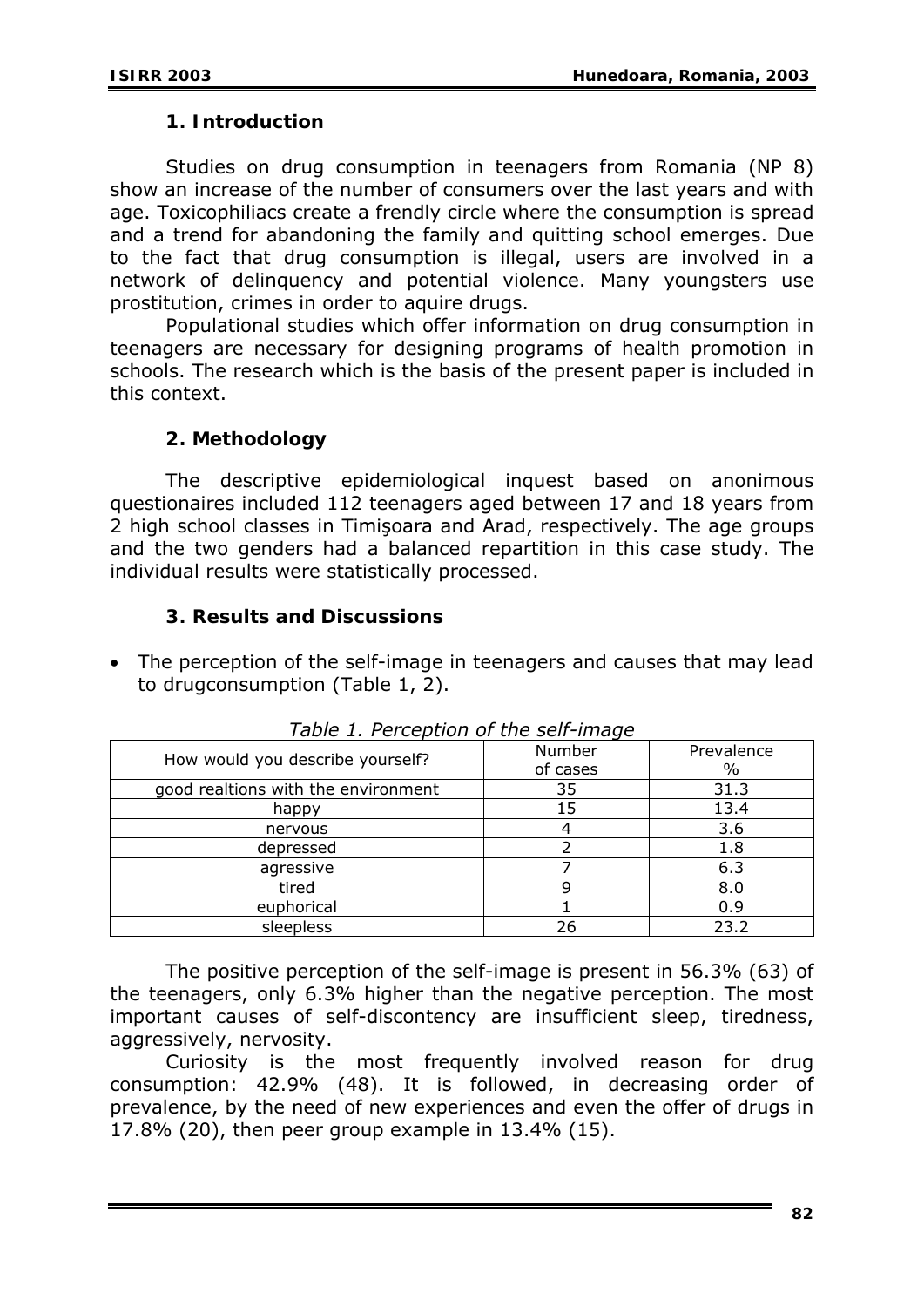| What is the reason for drug consumption? | Number of cases | Prevalence<br>$\%$ |  |  |
|------------------------------------------|-----------------|--------------------|--|--|
| curiosity                                | 48              | 42.9               |  |  |
| need for new experiences                 | 20              | 17.8               |  |  |
| the offer of drugs                       | 20              | 17.8               |  |  |
| peer group example                       | 15              | 13.4               |  |  |
| fear of responsability                   |                 | 5.4                |  |  |
| family conflicts                         |                 |                    |  |  |

*Table 2. Motivations leading to drug consumption* 

- Family climate and drug consumption in the family
- The optimal family climate offered by an organised family is mentioned in 83.9% of cases (94).
- Harmonious family relationships are predominant in 62.5% (70) of the teenagers. In the same time, tensioned or indiferent relationships are frequently indicated in 26.8% (30) and 10.7% (12) of cases, respectively.
- In the families of interviewed teenagers, drug consumption among brothers is present in 2 cases (1.8%).
- Extrafamilal groups and drug consumptions
- A percent of 26 (29 cases) of teenagers declare that they know persons who consume drugs
- In peer groups, 20% (23) consume drugs
- Sources of information about drugs (Table 3)

|                                           | Number   | Prevalence |
|-------------------------------------------|----------|------------|
| Where did you first find out about drugs? | of cases | $\%$       |
| movies                                    | 60       | 53.6       |
| TV, radio shows                           | 19       | 17.0       |
| friends                                   |          | 10.7       |
| News-papers, journals                     |          | 9.8        |
| Health education classes                  |          | 8.9        |
| family                                    |          |            |

*Table 3. Sources of information about drugs* 

 Sources of information represented by movies, TV and radio shows, journals and news-papers represent 80.4% (90). Health education classes in schools offer information in 8.9% (10) of cases. The role of the family in the information about high risk behaviour of drug consumption is dangerously low.

- Peculiarities of drug consumption in teenagers
- The reality of drug consumption (Table 4)

Non-consumers are predominant – 70.5% (79).

 Out of the 29.5% teenagers who admit consumption, only 5.4% (6) used a drug only once. Most of them admit two occasions in which they consumed drugs, 19.6% (22); 3-10 occasions, 27% (3) and over 10 times 1.8% (2).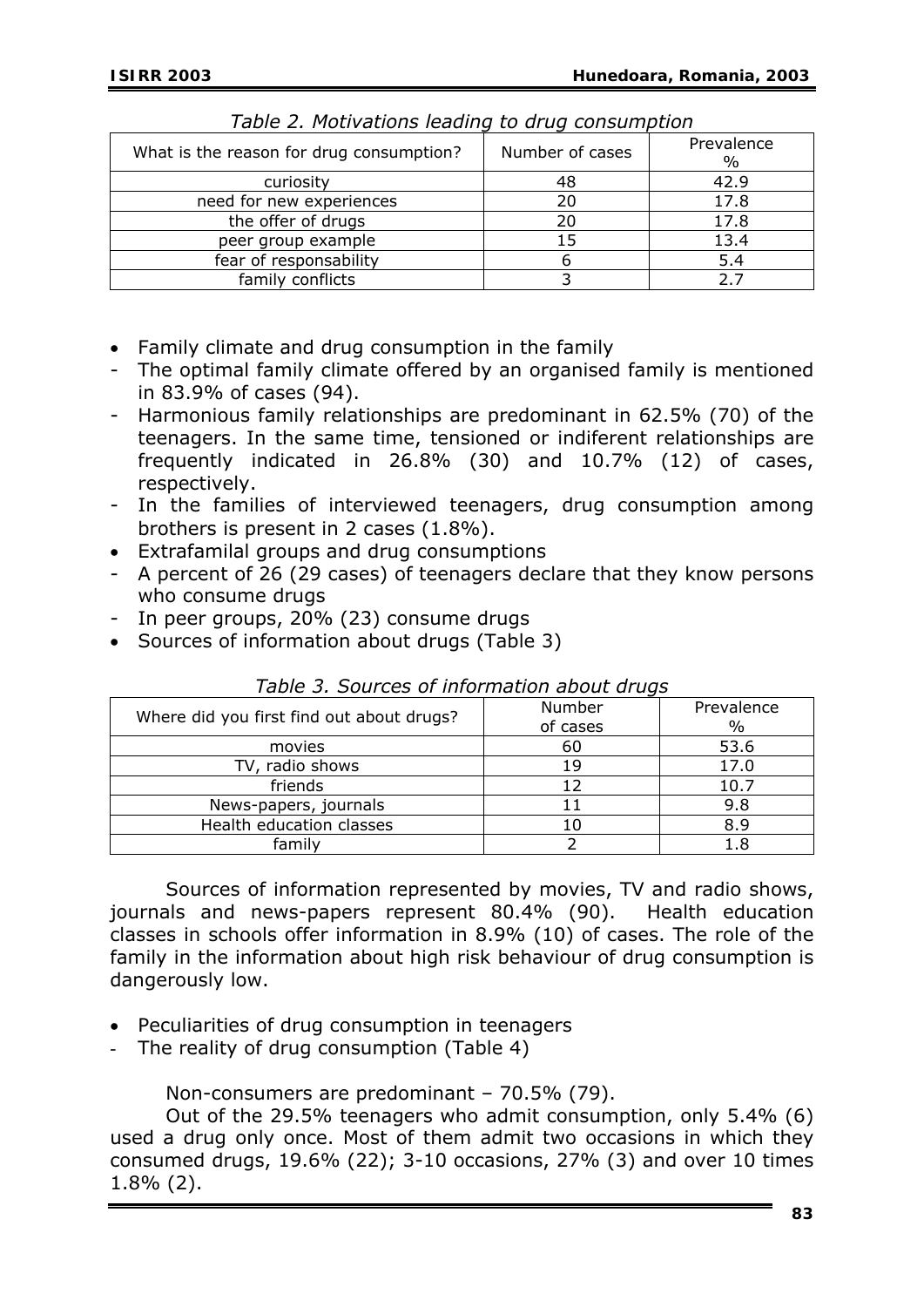| Do you consume drugs?<br>How many times have you been under the<br>influence? | Number<br>of cases | Prevalence<br>$\frac{0}{0}$ |
|-------------------------------------------------------------------------------|--------------------|-----------------------------|
| never                                                                         | 79                 | 70.5                        |
| Yes, once                                                                     |                    | 5.4                         |
| Yes, twice                                                                    |                    | 19.6                        |
| Yes, 3-10 times                                                               |                    | 2.7                         |
| Yes, more than 10 times                                                       |                    |                             |

*Table 4. Drug consumption in teenagers aged between 17 and 18 years* 

- Used drugs (Table 5).

| rabic 9. Types or arags consanica  |          |            |  |
|------------------------------------|----------|------------|--|
| Consumed drugs                     | Number   | Prevalence |  |
|                                    | of cases | $\%$       |  |
| Only canabis                       |          | 45.5       |  |
| Only medicines with alcohol        |          | 21.2       |  |
| Only ecstasy                       |          | 9.1        |  |
| Canabis and medicines with alcohol |          | 15.2       |  |
| Canabis and ecstasy                |          | 9.         |  |

*Table 5. Types of drugs consumed* 

 A percent of 75.8 (25 cases) consumed only one type of drug. In decreasing order of prevalence, the list of drugs is: canabis, with a high prevalence as compared to the other types – 45.5%; medicines with alcohol, 21.2% (7); ecstasy, 9.1% (3).

 Experimenting more drugs is present in 8 cases, 24.3%; more frequently, canabis and medicines with alcohol, less frequently, canabis and ecstasy.

The first used drug (Table 6)

On the first place is canabis, as the first used drug, 69.7% (23). On the second place are the combination of medicines and alcohol, and on the third place ecstasy.

| First used drug        | Number<br>of cases | Prevalence<br>$\frac{0}{0}$ |  |
|------------------------|--------------------|-----------------------------|--|
| canabis                | າາ                 |                             |  |
| Medicines with alcohol |                    |                             |  |
| ecstasy                |                    |                             |  |

*Table 6. First used drug* 

 Taking into account statistical data from other countries, our study also points out the more frequent use of canabis and its "quality" of first used drug. Although there is no such a rule, canabis is considered to be a drug, which opens the way to other drugs.

The administration route is smoking of canabis cigarettes, 69.7% (23), and the oral administration for the other used drugs.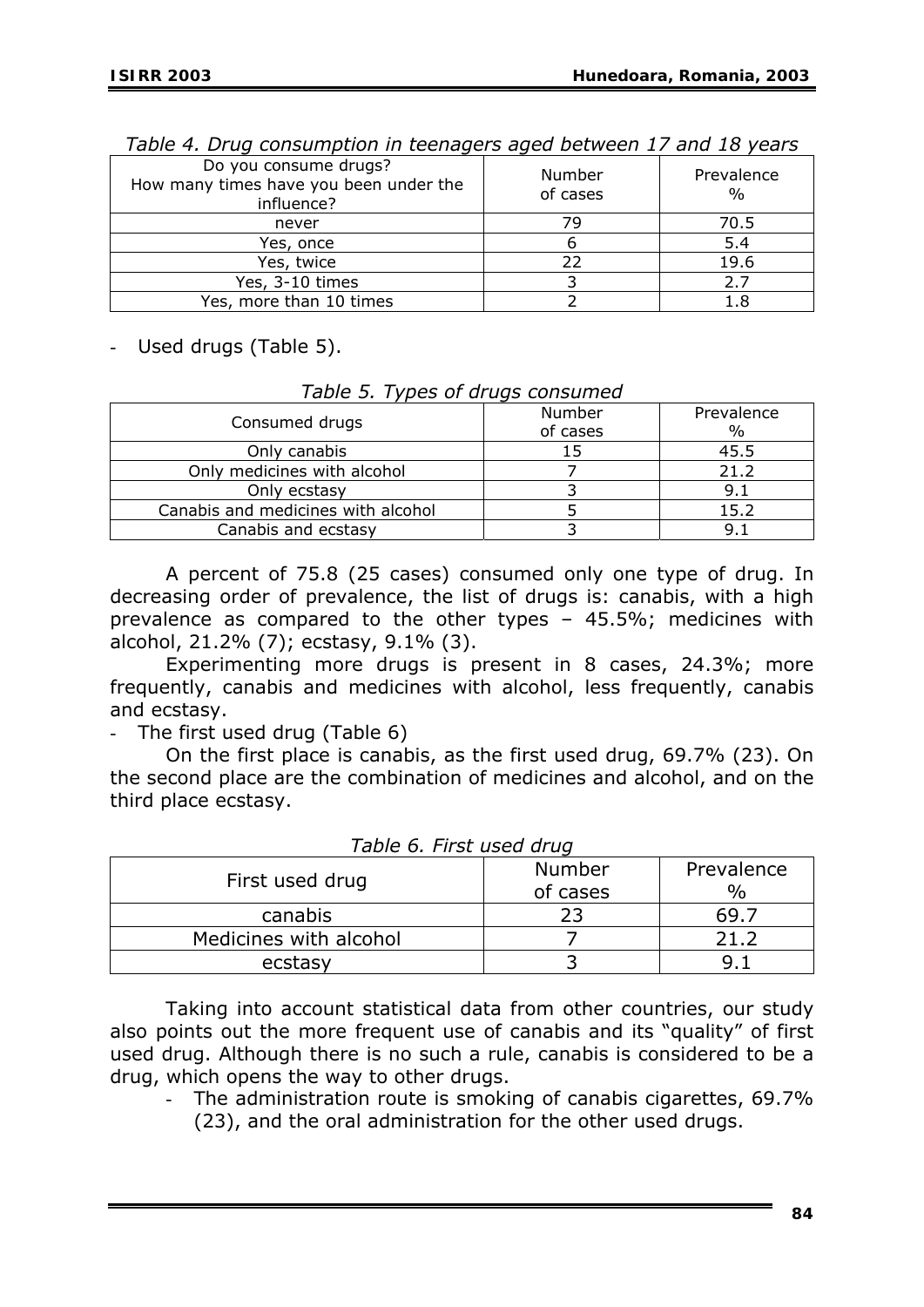- The age of the first consumption is situated between 16 and 18 years, more than half of the consumers - 54.5% (18) - declaring the age of 17.
- The answers to questions about the way of acquisition show that school surroundings and even schools are used by drug dealers in order to offer drugs for consumption in 97.0% of the situations. Consumer friends are also an important source, being also dealers: 57.6% (19) of the cases of consumption.
- The opinions of teenagers about the effects of drug consumption on human health (Table 7)

| rapic 77 Encelo or anag consumption maleated by teenagers |          |               |  |
|-----------------------------------------------------------|----------|---------------|--|
| Which of the effects of drugs do you consider             | Number   | Prevalence,   |  |
| to be more important?                                     | of cases | $\frac{0}{0}$ |  |
| They give you self confidence.                            |          | 18.8          |  |
| They comfort you.                                         |          | 1.8           |  |
| They cause addiction.                                     | 60       | 53.6          |  |
| They induce aggressive behaviour                          |          | 15.2          |  |
| They lead to antisocial acts                              |          | 10.7          |  |

|  | Table 7. Effects of drug consumption indicated by teenagers |  |
|--|-------------------------------------------------------------|--|
|  |                                                             |  |

#### **4. Conclusions**

- Drug consumption is a reality in the interviewed teenagers. Most of the consumers used drugs at least 2 times. The first consumed drug and also the most frequently used is cannabis. Thus, literature data, which state that cannabis, is a possible intermediate stage on the road to a stronger drug: heroine, cocaine, is confirmed.
- Acquisition of drugs especially in the surroundings of schools and even in schools is one of the causes of drug consumption
- The drug offer must be in the attention of authorities. Detection of dealers and consumers networks and respecting the legislation are imperative.
- Informations on drugs rarely received in school or in the family, together with the important informative role of the media are major medical, educational, psychological and social problems of the Romanian society.
- A positive aspect is represented by the level of information in teenagers with respect to the negative effects of drug consumption. Over 50% (60) mention addiction, this being in truth one of the first serious health consequences: psychical and physical addiction, tolerance. The level of information should be an important cathalist in choosing not to expriment this behaviour.

#### **5. References**

*1. Choquet M., Ledoux S. – Les adolescents et leur sante: repere epidemiologique. Ed. Payot, Lausanne, 1997*